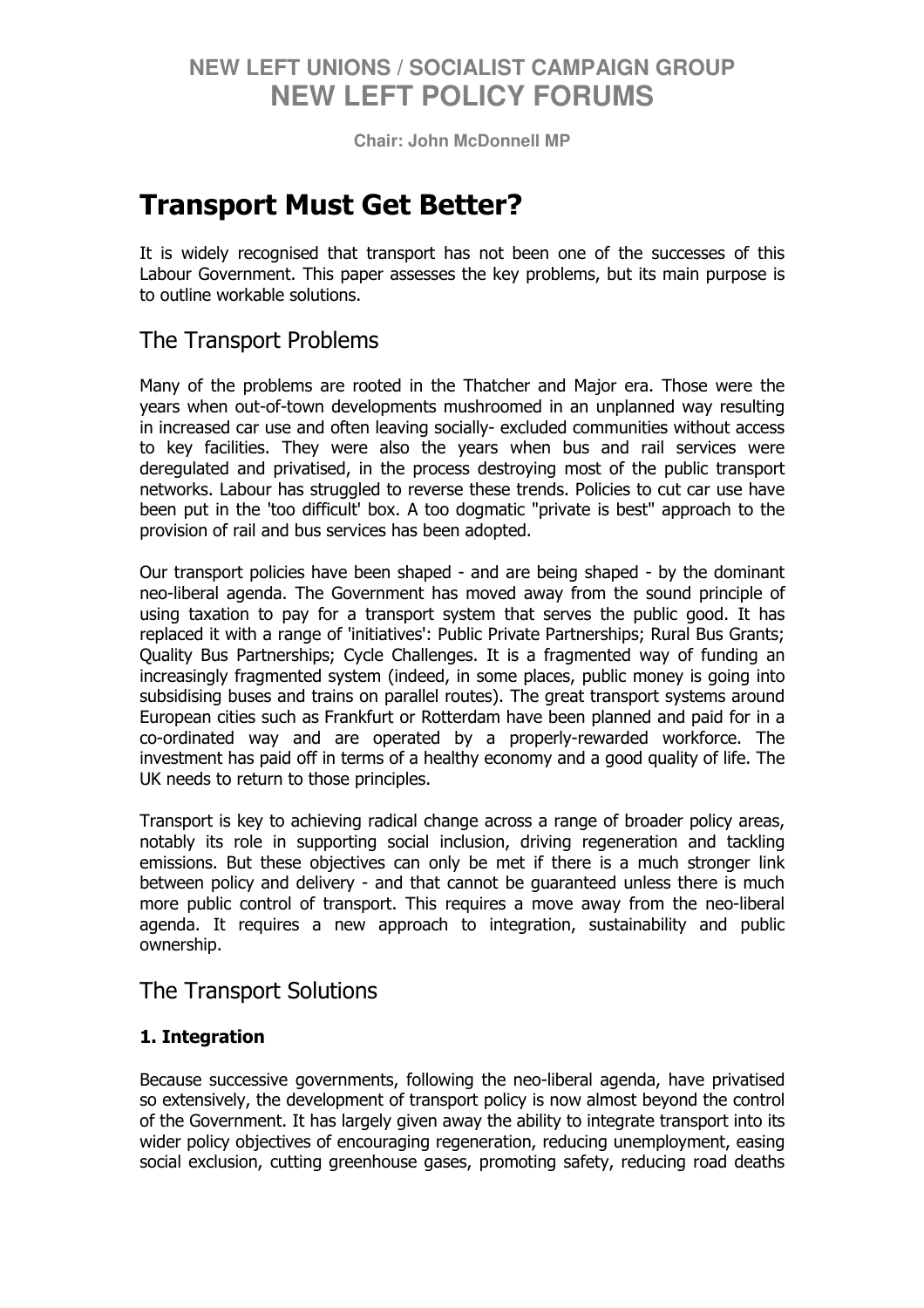**Chair: John McDonnell MP** 

and injuries and improving people's quality of life. This process can only be reversed if government is prepared to take back key decisions from the private sector.

### 2. Sustainability

The Government has signed up to the Kyoto Treaty which requires signatories to cut emissions of 'greenhouse gases' by 5.2% of their 1990 levels by 2012. Many experts believe that that should be the minimum requirement. The transport sector is a major contributor to greenhouse gas emissions. Cars and planes are the particular problem. The Government needs to control growing car-dependency - often a result of developer-led decisions to build out-of-town or the unwillingness of the private sector to provide many parts of the country with adequate public transport. The Government needs to take a more pro-active role in reducing the noise and soaring emissions from aviation. There is no guarantee this will happen if it is left to voluntary action from the private sector. With its European partners, the Government needs to develop a sustainable fiscal and regulatory framework for aviation.

A sustainable transport policy would promote the most environmentally-friendly modes of transport. Government would assess its plans for road building, public transport, airports, shipping, canals and walking and cycling against its sustainability targets. It might set targets for modal switch. But little of this is possible when the two key modes of public transport - buses and trains - are not publicly controlled.

### 3. Public Ownership

### On the railways

British Rail was frequently criticised. It certainly had flaws. It wasn't always as customer-friendly as it might have been. And it was often slow to alter service patterns in response to changing markets and trends. But it was more efficient and more effective than today's privatised railway.

There are four key reasons to bring the railways back into public ownership.

- 1. To integrate them into wider policy objectives
	- An improved railway system could a play a key role in meeting many of the Government's wider policy. For example, rail can provide a viable and environmentally-attractive alternative to many car journeys or, indeed, to some short-haul flights. But there is no guarantee this will happen if it is left entirely to the market. Unless the railways are brought under public control, it will remain impossible to integrate rail into the Government's wider policy objectives.
- 2. To ensure they provide value for money The billions of pounds the Labour Government has poured into the privatised railway have not delivered the desired improvements. The fragmented state of the railway is largely to blame. Research carried out by Rail Business Management showed that the cost of investment in the railway is two to three times more than if British Rail had been undertaking the same work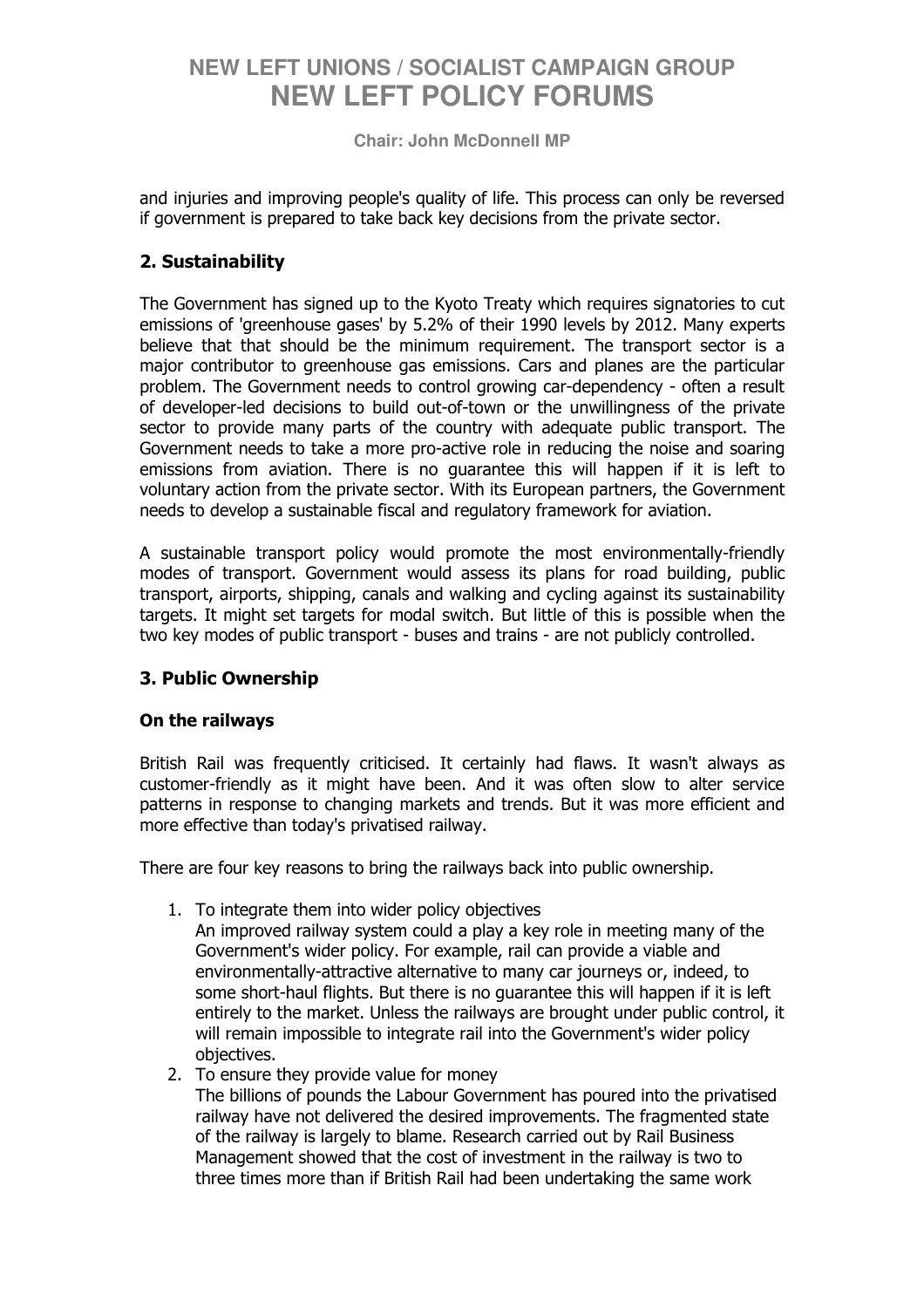#### **Chair: John McDonnell MP**

(calculated at today's prices). Since privatisation, almost £10 billion has been paid out in subsidies. Taxpayer support now exceeds levels provided under public ownership. Despite this record subsidy, the overall level of service has deteriorated, (but the private passenger companies have banked profits totalling £1.1 billion). Without public ownership, much of the government money being poured into the railways will be eaten up by the private contractors and privatised companies.

- 3. To restore long-term planning The ability to plan ahead is being restricted by the current system. Despite the existence of the Strategic Rail Authority, a myriad of short-term contracts and constantly changing franchises - features of a privatised system - leads to short-term thinking rather than long-term planning. It is threatening to undermine the long-term stability of the railways. The process is being further undermined by the haemorraging of skills in the workforce, built up over many years, that has taken place since privatisation.
- 4. To ensure accountability of the system The accountability of the rail system is being blurred by its privatised, fragmented nature. The crashes of recent years have been the most highprofile example of this. But it affects the whole set-up. It can be very unclear who is responsible for many of the decisions made. It is very difficult to work out who is accountable for the huge amounts of taxpayers' money that is being poured into the railways.

Bringing the railways back into public ownership would not be impossibly difficult or costly. The Transport Act 2000 could facilitate the Secretary of State to direct the Strategic Rail Authority (SRA) to take over passenger services if it believes it could provide the services more economically and efficiently - because the train companies already rely on public support, this could be undertaken at little or no additional cost to the taxpayer (indeed, it would cost nothing to bring the many franchises up for renewal into public ownership - it is simply a matter of not re-letting them). The SRA could then be merged with Network Rail - the not-for-profit company responsible for rail maintenance - to form a new unified company, under public control, which would manage the railways in the national interest.

There is a certain inevitability about the reintegration of the railways. Railtrack was replaced by the not-for-profit Network Rail. Maintenance of the system has now been taken back in-house. The unpopular Connex South Eastern was stripped of its franchise in London, to be replaced by the publicly-owned South East Trains. All the polls show people would welcome a return of the railways into public ownership. It is time for the Government to act.

### London Underground

The Tube carries as many passengers as the national railway, yet Labour has repeated the Tory mistake on the mainline railway by privatising and fragmenting the Tube's infrastructure. The PPP has so far proved to be all that its critics feared: less safe, more expensive and a deteriorating service. It is contradictory nonsense for Network Rail to have taken all maintenance on the mainline railway back in-house on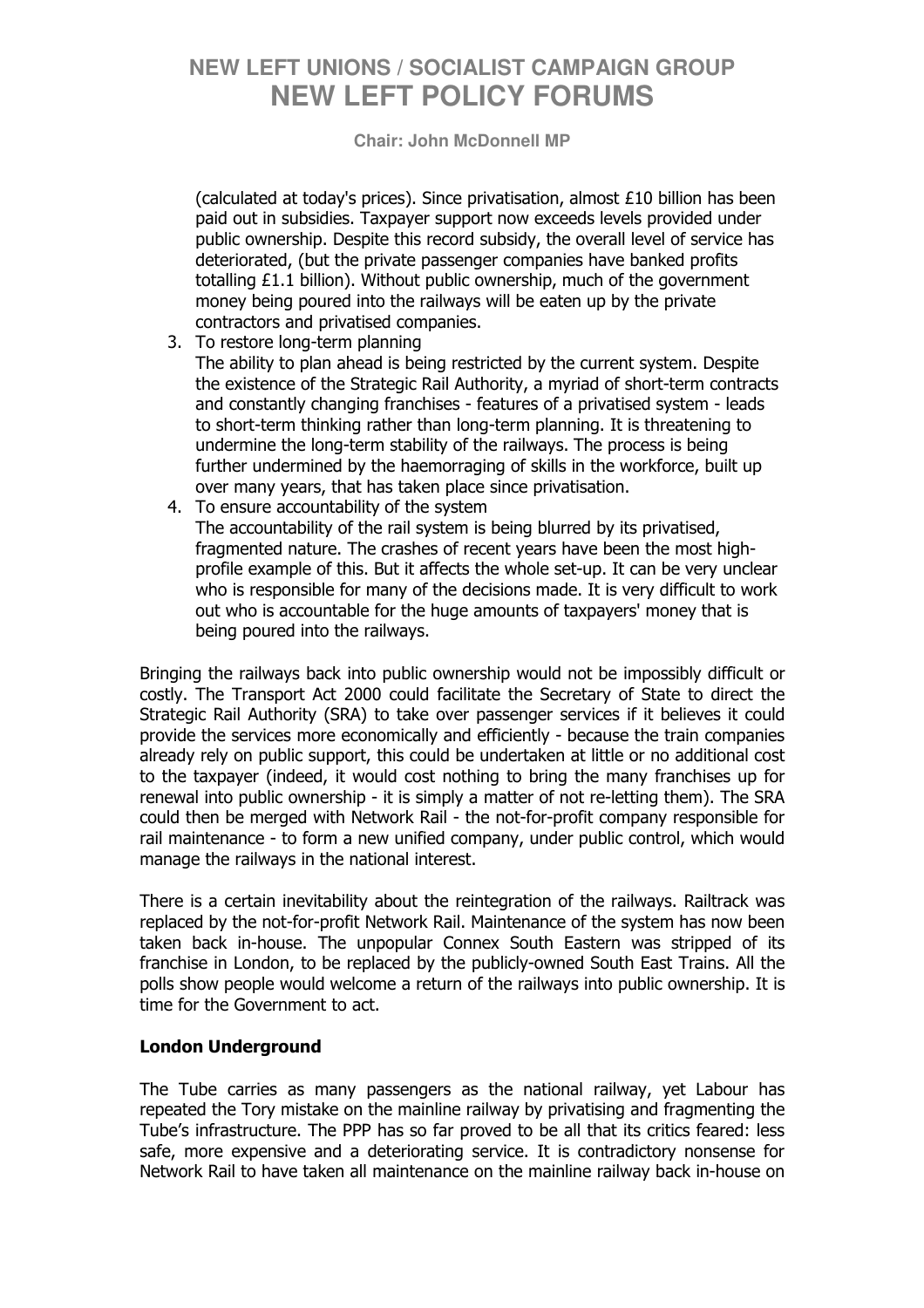**Chair: John McDonnell MP** 

a not for dividend basis while the New Labour Government still allows the same private companies, such as Balfour Beatty and Jarvis, to continue to profit from declining safety standards of Underground maintenance.

A Labour Government should legislate to bring all maintenance and renewals back in house under the direct responsibility of the London Mayor. It should negotiate to end the PPP and restore the Tube as a fully public service to the control of the London Mayor.

#### On the buses

There are powerful, practical reasons to re-regulate the buses. In 1985, the Conservatives deregulated bus services everywhere, except in London and Northern Ireland. Private companies could virtually run services, where they wanted, when they wanted (and withdraw them as they wanted). In London, the services were privatised, but not deregulated. London Transport retained control of the network. It awarded tenders to private operators.

#### The London experience

The contrast between London and the rest of the country has been striking. Between 1985/86 and 2001/02 passenger journeys in London rose by nearly 25%, while in the rest of the country they fell by 35% (only in areas where local authorities have developed a clear pro-public transport policy - such as Oxford, Bristol, Brighton and Edinburgh - have passenger numbers increased). Ridership in London has soared even further in the last two years. It has now reached levels not seen since the 1960s. In London the Mayor (and before him London Transport) has used his powers to develop an affordable, frequent bus service that will soon also be fully accessible to disabled people - a far cry from the patchy, costly, inaccessible service to be found in much of the country. But perhaps most strikingly, the Mayor has used his control of the bus network to ensure that buses have been able to play a key role in his wider plans for road safety, regeneration, job creation, traffic reduction (including the congestion charge) and social inclusion - a power many metropolitan authorities have long lobbied for.

### The way forward

Local and regional authorities outside London have been 'in office but not in power' as far as bus provision has been concerned. They have had to rely on Quality Bus Partnerships - (agreements with the private operators that, in return for the local authority installing bus priority measures, the operators commit themselves to running particular services) - to gain even minimal control over their bus services.

Re-regulation of bus services outside London would bring significant advantages. It would allow local or regional authorities to: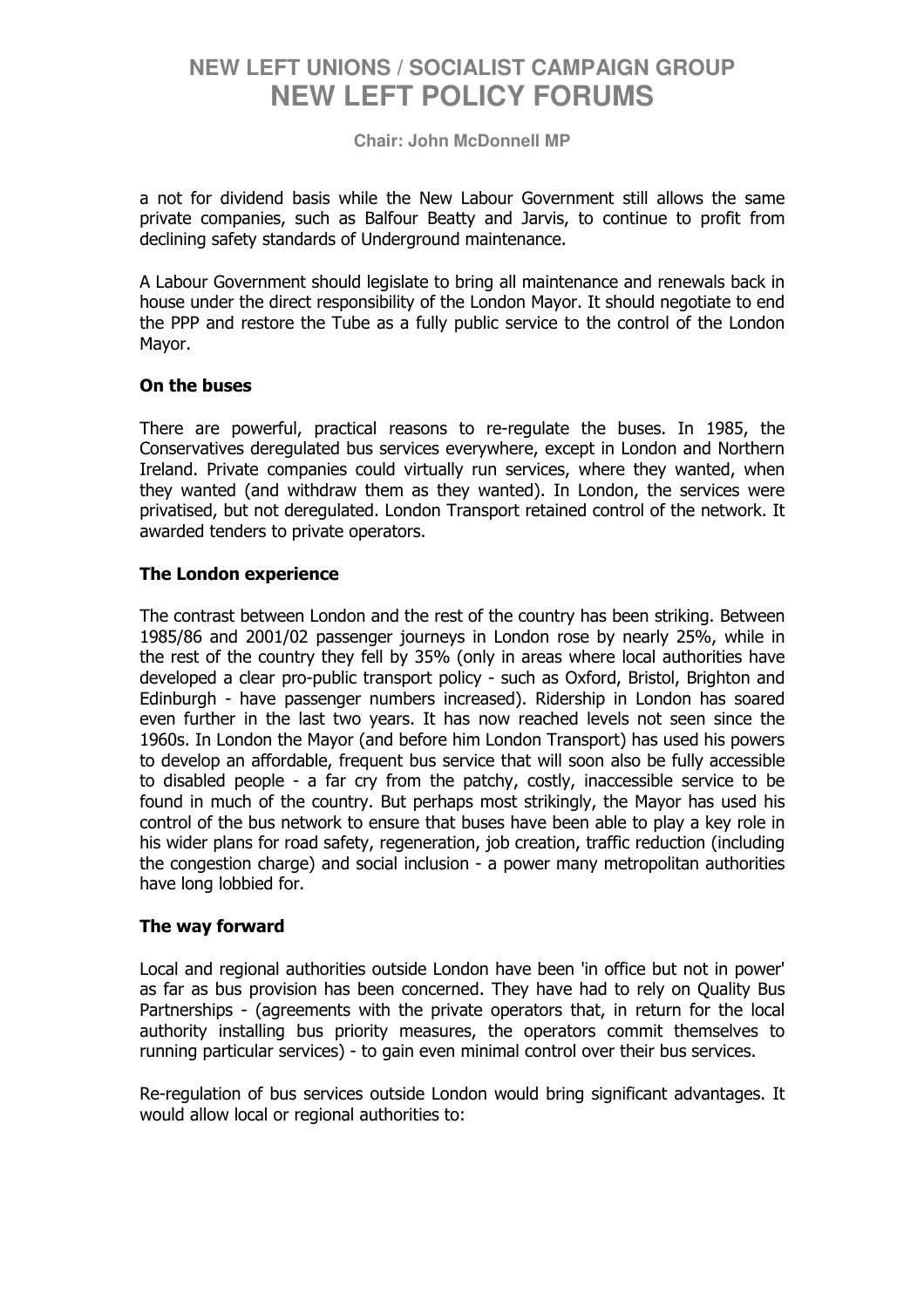#### **Chair: John McDonnell MP**

- develop a bus network which assisted their wider policies of facilitating regeneration, promoting town centre development, reducing social exclusion and unemployment, and improving road safety and reducing car-dependence;
- determine the frequency of bus services, set fare levels, and lay down accessibility standards for the vehicles;
- specify the wages and conditions for bus staff this could be done directly if the local authority ran the services or, if the services were franchised, indirectly by only accepting franchises which included satisfactory wages and conditions.

Government would need to lay down minimum standards which all local authority bus services must meet to ensure that all areas have an adequate service. It is not satisfactory for government to leave the quality of bus service provision down to local authorities - in areas where the local authority neglects its bus services, many vulnerable people can be, (and, in fact, are being), left without a bus service.

Re-regulation is a practical possibility. The Transport Act 2000 allows local authorities to enter in Quality Bus Contracts with operators. Quality Contracts would give the local authorities the same sort of powers to establish the network and specify fare, frequency and accessibility levels that the Mayor has in London. However, the Transport Act requires a local authority to jump through a lot of hoops before it can set up a Quality Contract. The Government needs to make it much easier to establish Quality Bus Contracts. But Quality Bus Contracts are not an end in themselves. They will only work if they are part of a re-regulated approach that establishes a framework where bus policy is integrated with wider policy objectives, staff wages and conditions are good and services are sufficiently frequent, affordable and accessible to be attractive to all users.

The remainder of this paper looks at policies that develop the key themes of integration, sustainability and public ownership.

### Maritime Industry

Shortly after coming to office in 1997, the New Labour Government acknowledged the decline of the UK shipping industry and, in association with the RMT and other social partners, attempted to combat the situation. Ninety-five per cent of all UK international trade is through the shipping industry. Yet the number of UK ratings declined from 29,000 in 1979 to 10,680 in 1997 and to 9,707 in 2002 – a decline which represents a significant threat to our future prosperity, trade and security – at a time when shipping owners benefited from millions of pounds of public subsidy through the tonnage tax.

A Labour Government should state publicly that the experience and expertise of British seafarers is respected worldwide and it will not allow this skills base to be further eroded or the decline in this traditional native industry to continue.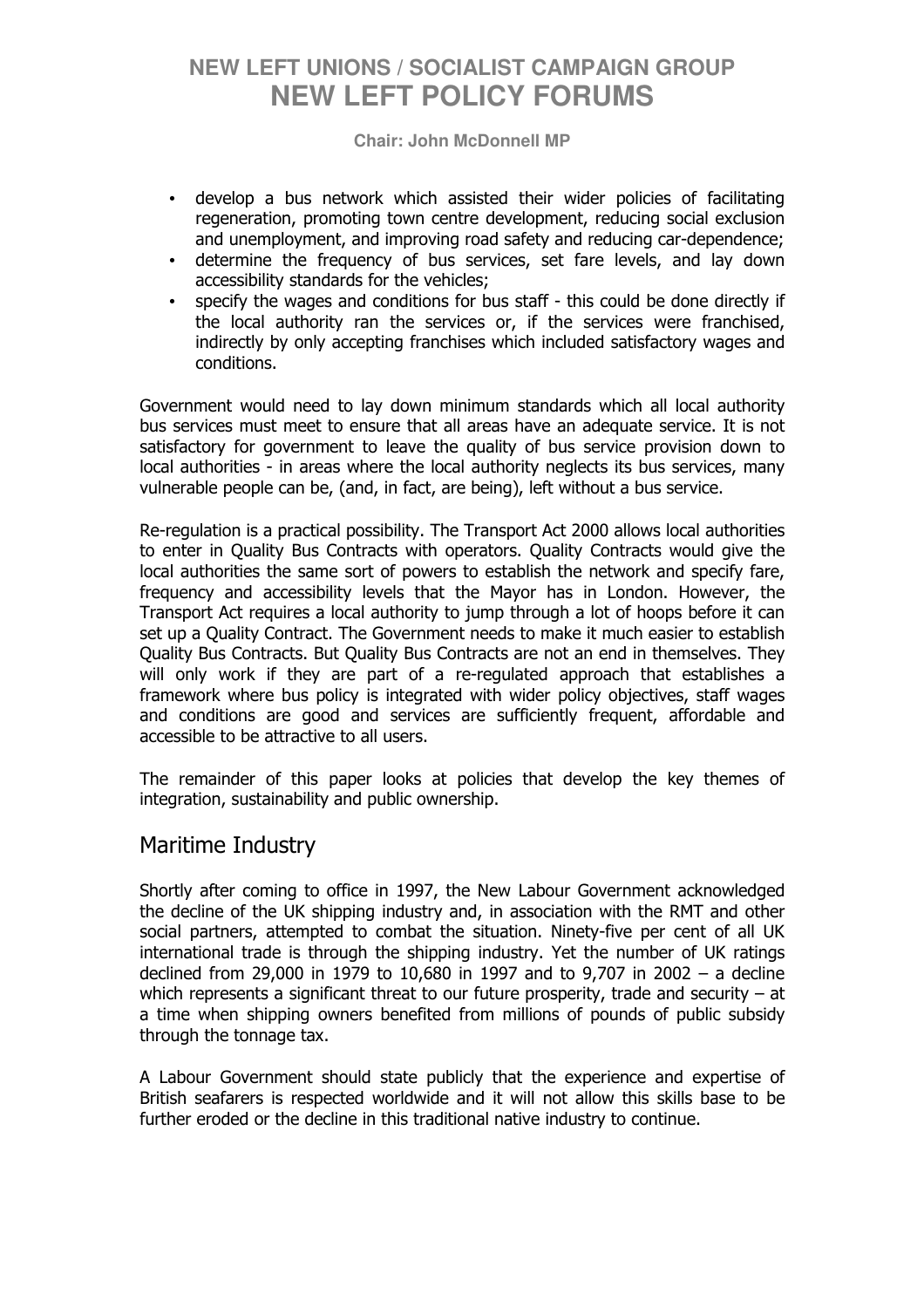**Chair: John McDonnell MP** 

In particular, a Labour Government should:

- link payments under the tonnage tax to the creation of employment for UK ratings;
- extend all UK employment and equality legislation to cover all seafarers working in the UK;
- negotiate through international bodies to ensure employment and equality legislation of at least equal quality operates in other countries.

## Decentralise Responsibilities

There are strong arguments to devolve many transport responsibilities to elected local and regional bodies. This should build on the Passenger Transport Authorities (PTAs) established by Barbara Castle in 1968 - one of the undisputed success stories of transport planning. The setting up of more PTAs, working alongside Regional Assemblies, would be beneficial. They should be given powers and funding over roads, bus and local rail services. This would enable regions to ensure that public transport services became part of their wider transport and land-use policies and were linked into their plans to tackle economic regeneration, job creation, social exclusion, accessibility and climate change.

Devolving these responsibilities would be compatible with public ownership of the railways and re-regulation of the bus services, only if the concept of national strategic planning was maintained. National government would still need be responsible for devising nationally-applicable minimum standards for public transport. The national rail services would be the responsibility of national government. But control of the local and regional rail network would be devolved to the local and regional authorities, which would also be the franchising authorities for the bus services.

## Promote Non-Car Alternatives for Short Journeys

Transport policy needs to persuade people to use the most sustainable forms of transport. The most practical starting point is short journeys. 75% of the journeys made in the UK are less than 5 miles in length. Governments and local authorities need policies to ensure that most of these trips are done by bicycle, public transport or on foot. That requires a commitment to invest in safe, attractive walking and cycling facilities and quality public transport. But it may also require the use of 'the stick' to ensure that consideration is given to more innovative solutions such as congestion charging which has been such a big success in London. Congestion charging will probably also be needed in some other parts of the country to achieve the modal shift required. Local and regional authorities will also need to promote town centre development, possibly through tax breaks. Out-of-town development is not sustainable - it promotes longer journeys, usually by car.

A sustainable transport policy will also be an equitable one. The biggest transport losers over the past two decades have been poor communities, older and disabled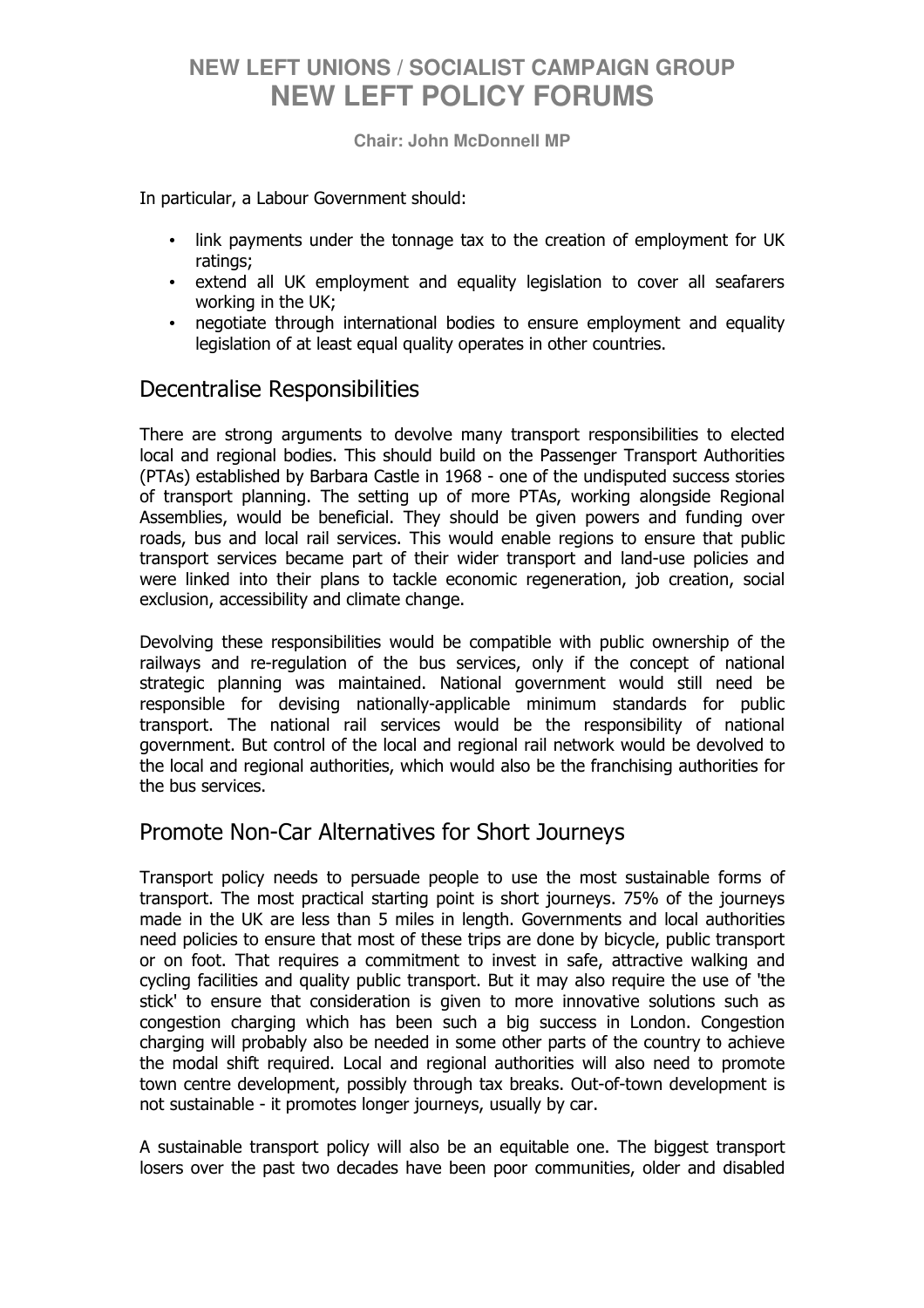#### **Chair: John McDonnell MP**

people, and children. Many of the local facilities on which they depend have closed down as banks, post offices, hospitals and schools have become centralised and many local shops have given way to out-of-town retail parks. At the same time, their vital bus services have become infrequent and costly. These communities are also hit hardest by the noise and pollution from car-based transport. A sustainable transport policy, putting the emphasis on walking, cycling and public transport and prioritising local facilities, would benefit vulnerable and excluded communities. It is also likely to result in a healthier population as more people would take exercise going about their daily business.

### Improve Door-to-Door Transport

Door-to-Door transport has an important role to play in a integrated transport system. The present fragmented nature of the UK's transport system means that door-to-door transport struggles to fulfil its potential. Community buses, school transport, ambulances and other door-to-door services tend all to be run by different authorities. There is duplication, little co-ordination and minimal integration with mainstream services. Effective, flexible, door-to-door services are of particular value to many older and disabled people. They also have the potential to serve many isolated rural communities. But they will be at their most effective - and costeffective - as part of a wider integrated, regulated transport system.

## Restrict Road Building

It is now widely accepted that road building cannot form the basis of transport policy. In an advanced economy, such as in the UK, new roads simply generate extra traffic (because of the latent demand for car travel). Government needs to develop policies to reduce the use of the car - such as those outlined in the previous section. But, until it takes back control of railways and buses from the private sector, it does not have the power to develop public transport schemes specifically aimed at cutting car dependence. Reducing the need to build or widen roads (by encouraging modal switch from the car, more freight onto rail and more sustainable planning) needs to form a key part of national strategic planning. But, until government moves away from its adherence to the neo-liberal agenda, such an approach is impossible.

## Ensure Adequate Funding

The Government is already pouring billions of pounds into transport. But, particularly in the case of the railways, much of the money is being wasted. The Government will only get a proper return on its rail investment once the fragmented railway is brought together again. Only then will it be in a position to assess just how much money will be required to bring the railways up to scratch. Bus services provide more passenger journeys than rail but receive less public money. Only a proportion of the money currently spent on railways would be required to bring the nation's bus services up to the London standard.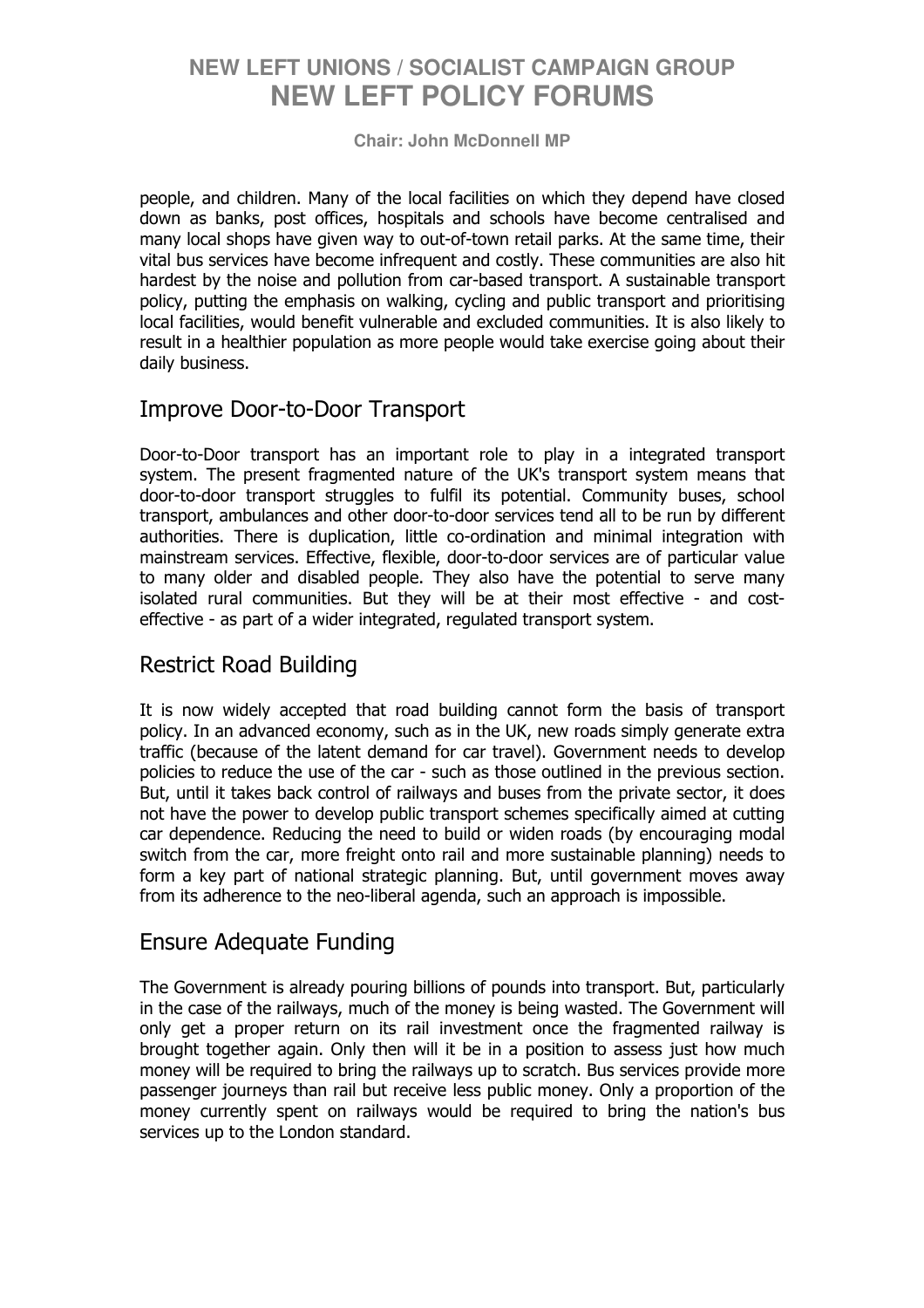#### **Chair: John McDonnell MP**

If, as this paper recommends, responsibility for local rail and bus services is devolved to local and regional authorities, government must ensure that they have sufficient funds to bring them up to the required standard. In some cases it will be a matter of switching the funding that already goes to the private companies, but it will also require new money.

Before briefly looking at ways of raising money, it is important to put this in context. Over the last couple of decades the tax burden has shifted dramatically from rich to poor whilst services for poorer people have been cut. Transport is part of that general social change. It needs reversing. As well as transport-specific taxes and revenue raisers (outlined below), the tax burden more generally must shift in a new direction. Income and corporation tax cuts should be reversed to pay for transport and other services vital to our communities and our environment.

#### Government and local/regional authorities should be exploring new ways of raising money.

### A Business Transport Tax

In Paris, businesses pay a supplementary payroll tax, with the money going to improve the public transport on which their employees depend. There is a case for out-of-town developments paying a higher rate of transport business tax than city centre businesses.

### A Land Value Tax

A Land Value Tax would apply to all sites, which would be valued annually for their potential or actual rental income based on their optimum permitted use, ignoring all improvements. A tax rate would then be applied to this value in order to produce an income for public funds. As the land value rises, so does the sum collected. This means, for example, that an empty site with planning permission in a town centre for an office block would pay the tax at the same rate as an identical site next door which already has a similar size office block developed. A Land Value Tax could pay for transport improvements because land values in the area rise so much when a new station or new line is proposed that resulting taxes would invariably be more than the cost of the transport infrastructure. The City of London has shown an interest in part-funding CrossRail through a property tax.

#### Road User Charging

Road user charging, providing the revenue goes into public transport and other green transport facilities such as walking and cycling, could be a viable way forward at both a national and regional level. It would also be worth considering getting rid of the tax on buying a car, but increasing taxes on car use. This could increase revenue and would be more equitable than the present system as it is better-off people who travel furthest in their cars.